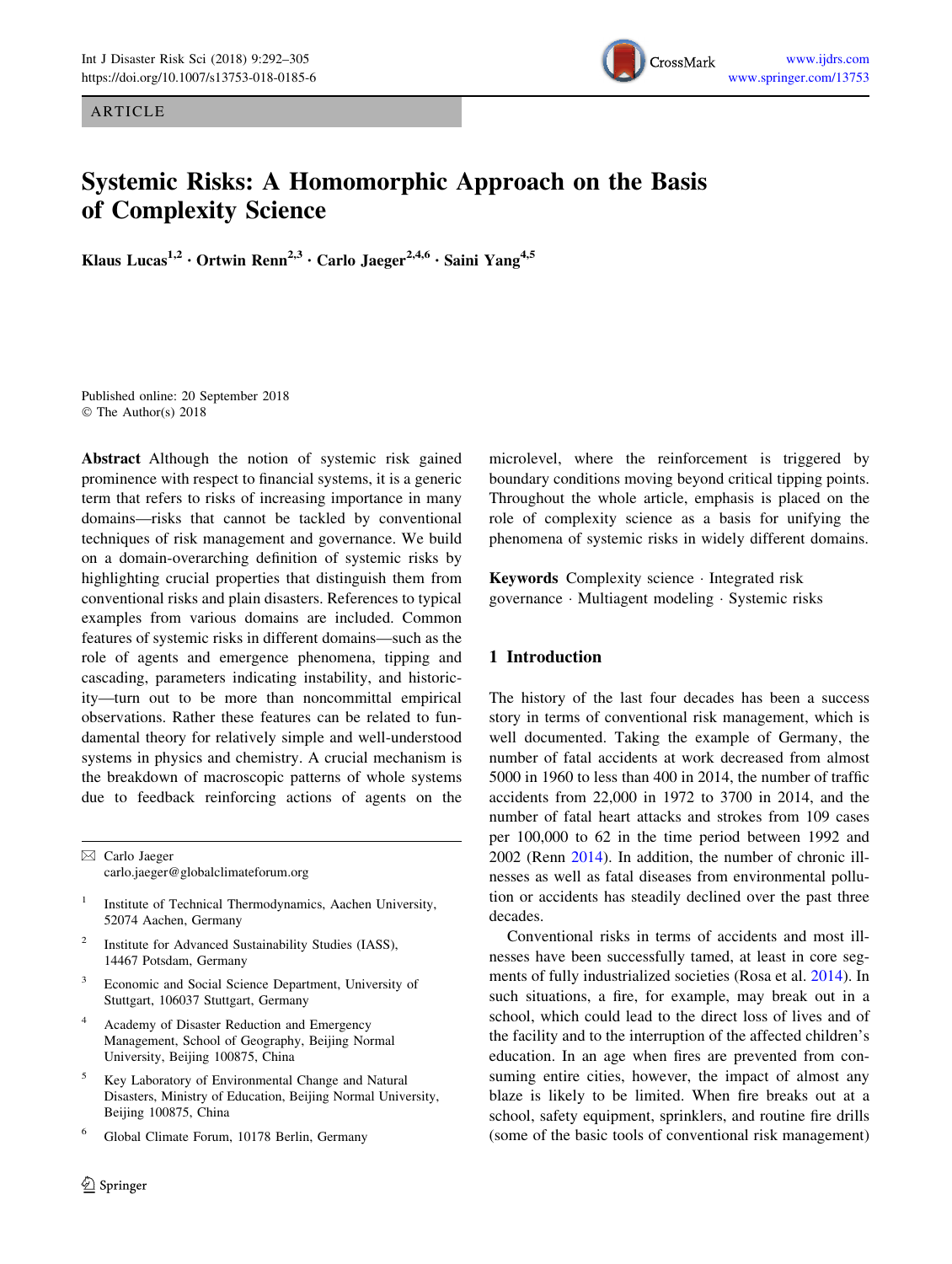are likely to be effective. With appropriate safeguards in place, the odds are minimal that lives will be lost, or even that anyone will suffer serious physical harm. What is more, the economic cost is almost certain to be limited by insurance claims and contingency budgets, while disaster planning means that the lives of teachers and students are disrupted for probably no more than a few days. The main task with regards to conventional risks is to enable humankind as a whole to share the capacities for their management and governance that are in principle available.

The picture becomes less favorable if we look at globally interconnected, nonlinear risks such as those posed, for example, by climate change or the present global financial system, and the closely related growing inequalities between rich and poor. Indeed, current societies are challenged by a number of pressing systemic risks. Some arise from global environmental change (Shi et al. [2010](#page-13-0)), in particular climate change (Bendito and Barrios [2016](#page-11-0)), others from social inequality (Milanovic [2016](#page-12-0)), from breakdown of infrastructures (Gheorghe et al. [2007;](#page-11-0) Fekete [2011\)](#page-11-0), including financial systems (Reinhart and Rogoff [2009\)](#page-12-0), or from threat to biological diversity (Polidoro et al. [2010\)](#page-12-0). Related developments include new political transitions towards post-democratic regimes (Crouch [2004\)](#page-11-0) and the emergence of post-factual tendencies that underestimate the value of plurality (Keyes [2004\)](#page-12-0). In order to take account of this situation, especially with regard to natural hazard-induced as well as human-made disasters, the Organization for Economic Co-operation and Development (OECD) introduced the new category of ''systemic risk'' (OECD [2003\)](#page-12-0). It is this category that has led Shi et al. [\(2017](#page-13-0)) to argue for global systemic risk management in view of future transboundary disasters.

A widely-used definition of a systemic risk was provided by Kaufman und Scott ([2003\)](#page-12-0). Although they defined systemic risks in the context of financial systems, their definition can be expanded to accommodate much broader systems, like the coupled climate-humankind system. ''Systemic risk refers to the risk or probability of breakdowns in an entire system, as opposed to breakdowns in individual parts or components, and is evidenced by comovements (correlation) among most or all parts'' (Kaufman and Scott [2003](#page-12-0), p. 372).

The Kaufman–Scott definition captures the starting point for the largest body of literature on systemic risks available so far: the one that deals with systemic risks in financial markets (Anand [2016](#page-11-0)). In this literature, two different threads can be distinguished: one dealing with the quantification of risks, and one with the causalities behind them.

The quantification of risk lies at the origins of both modern risk management and the scientific understanding of risk. Insurance would be impossible without it. It became possible with the development of probability theory and the discovery that often human preferences can be represented by utility indices (in standard practices of costbenefit analysis, these indices are usually taken to correspond to amounts of money). On this basis, risk can be quantified as the expected value of utility given a probability distribution over possible outcomes.

Conventional risks are risks that at least in principle can be so quantified. The risk of fatal heart attacks and strokes in Germany in 1992, for example, can be quantified as an expected value of roughly 80,000 events, and progress in risk management can be quantified through an expected value of roughly 50,000 events 10 years later (Renn [2014](#page-12-0)). This way of quantifying risk presupposes two things. First, a well-defined event space with associated probabilities. In the case of those fatal events, the event space can be taken to be the set of natural numbers from 0 to the total population, where only numbers closed to the expected values will be assigned a nonzero probability. The second presupposition is the existence of sufficiently well-defined utility indices. In the present case, one can simply take the number of events as the relevant index.

Systemic risks in finance made both presuppositions questionable, while increasing the need for regulators and bank managers to quantify risks. Data are insufficient to produce reasonably sound probability estimates, and even a relevant event space is hard to define. As for utility indices, preferences differ between the different actors, including organizations and individuals. Moreover, the relevant preferences are neither stable nor complete, and perhaps not even always consistent.

Building on the seminal work by Artzner et al. [\(1999\)](#page-11-0), considerable advances have been made with regard to the quantification of financial risks, although many open ques-tions remain (Föllmer and Schied [2002](#page-11-0); Alon and Schmeidler [2014;](#page-11-0) Zhang et al. [2014;](#page-13-0) Biagini et al. [2018](#page-11-0)). A good introductory overview is given by Gilboa et al. [\(2008\)](#page-12-0). Although this aspect of the systemic risks challenge calls for much additional work, we will not address it in the present article.

We want to address the second topic found in the literature on systemic risks in finance: the quest for causal structures. Here, too, major advances have been made, mainly by using network approaches to contagion processes (Feinstein and El-Masri [2017;](#page-11-0) Amini and Minca [2016](#page-11-0)). Interestingly, this work has led to synergies with studies of systemic risks in critical infrastructures (Kröger [2008](#page-12-0); Cassidy et al. [2016;](#page-11-0) Mureddu et al. [2016](#page-12-0)). Crossfertilization across disciplines has also resulted from work on biodiversity in ecology (Haldane and May [2011](#page-12-0)), and more generally with the study of complex systems (Markose et al. [2012](#page-12-0); Battiston et al. [2016\)](#page-11-0).

Building on this line of research, we focus on the causal mechanisms involved in complex systems where networks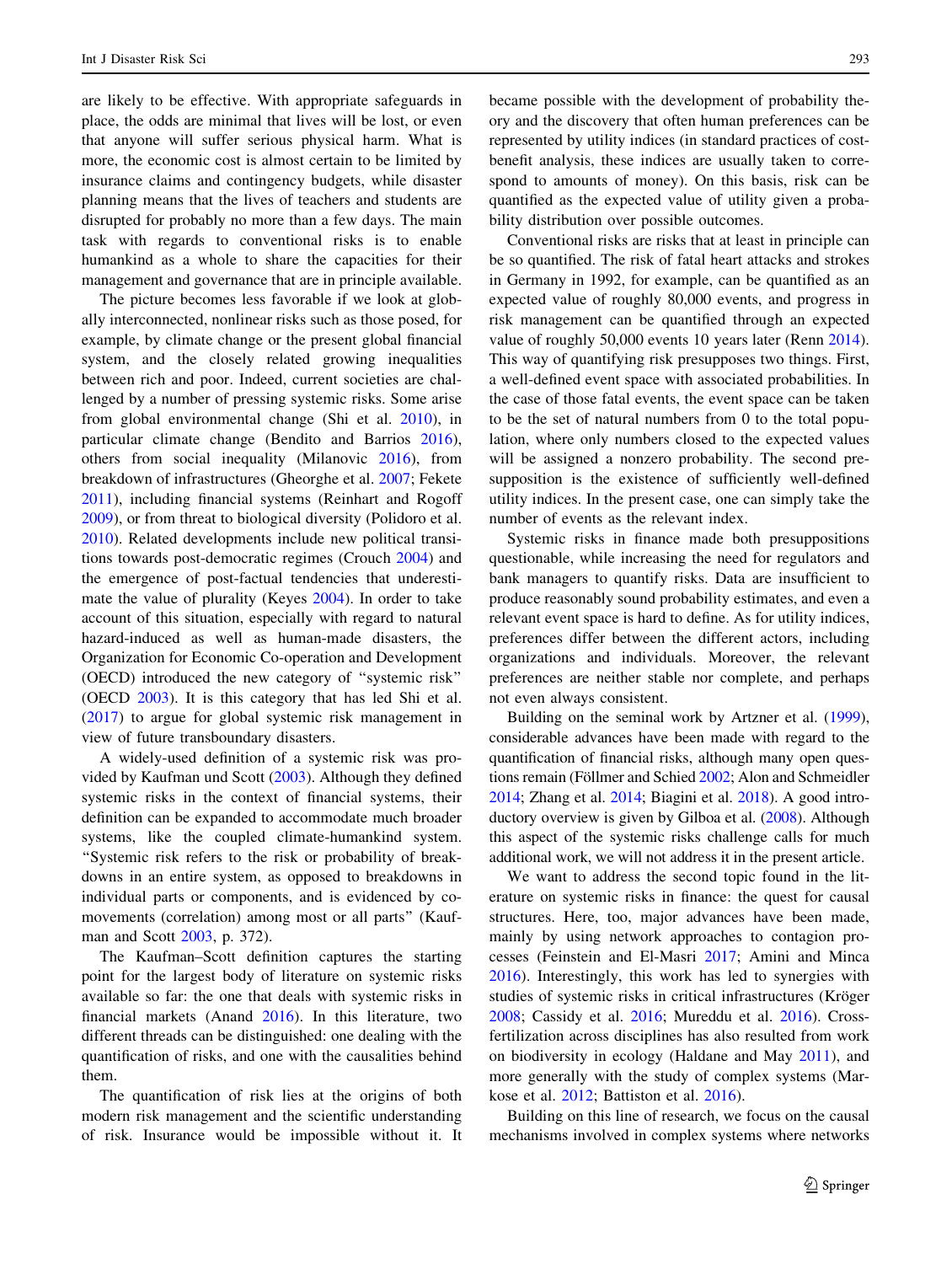of agents—be they molecules, organisms, people, or organizations—display a double dynamic: a large number of microinteractions and a small number of macroprocesses. The latter can result in periods of macroconfiguration stabilized by suitable external conditions. When these conditions change beyond a certain range, the macroconfiguration breaks down, and the overall dynamics can be shaped by the amplification of microevents until a new macroconfiguration has been reached. The main idea of the present article is that this kind of critical transition plays a key role in many, perhaps all, systemic risks. In other word, we suggest a homomorphism between important aspects of systemic risks in different domains.

Against this background, the Kaufman–Scott definition can be further improved. Thinking of a car as a system of parts, the total breakdown of a car would certainly not qualify as a systemic risk. On the other hand, the partial breakdown of the world's finance system experienced in 2007 and the following years is a paradigmatic example of a systemic risk, although the system as a whole clearly did not break down.

Renn et al. ([2017\)](#page-12-0) have therefore suggested use of a more Wittgensteinian approach by specifying the properties that are associated with systemic risks without claiming to have a complete or mutually exhaustive list. The main thrust of systemic risks, however, is clear: systemic risk refers to the possibility of a catastrophic regime shift or even breakdown of a global system that involves many interacting elements that are poorly understood. This dimension of a large potential threat within a complex web of interacting elements is a key difference between systemic and conventional risks.

Renn et al. ([2017\)](#page-12-0) emphasize four major properties of systemic risks: they are (1) global in nature; (2) highly interconnected and intertwined leading to complex causal structures and dynamic evolutions; (3) nonlinear in the cause-effect relationships and often show unknown tipping points or tipping areas, and (4) stochastic in their effect structure. Systemic risks tend to be underestimated and do not attract the same amount of attention as catastrophic events. The main reason for this is that complex structures defy human intuition based on the assumption that causality is linked to proximity in time and space. But complexity implies that far-fetched and distant changes can have major impacts on the system under scrutiny. Another reason is that humans tend to learn by trial and error. Faced with nonlinear systems with tipping points/areas, people are encouraged to repeat their errors because the feedback is uncritical for a long time. If one trespasses the tipping point, however, the effect of error may be so dramatic that learning from crisis is either impossible or extremely costly. Furthermore, systemic risks touch upon the wellknown common pool problem: each actor contributes only marginally to the systemic risk so there is no incentive to change one's behavior (Renn [2011\)](#page-12-0). Finally, every actor may win if he or she takes the free rider position and lets all the others invest in reducing the risk, since all will in the end share the benefits. So there are many reasons for systemic risks to be underestimated or, at least, undermanaged compared to conventional risks.

Another key characteristic that sets systemic risks apart from conventional risks is that their negative impacts (sometimes immediate and obvious, but often subtle and latent) have the potential to trigger severe ripple effects outside of the domain where the risk is located (OECD [2003](#page-12-0)). When a systemic risk becomes a calamity, the resulting ripple effects can cause a dramatic sequence of secondary and tertiary spin-off impacts (Kasperson et al. [2003](#page-12-0)). They may be felt in a wide range of systems seemingly well buffered from each other, like real estate and the health system, inflicting harm and damage in domains far beyond their own. Industrial sectors, for example, may suffer significant losses as a result of a systemic risk as we witnessed in the financial crisis in the aftermath of the Lehman Brothers collapse. Even fairly healthy financial institutions were negatively affected and, in the end, taxpayers had to pay the bill for poor institutional design and the reckless behavior of a few.

Another example is the BSE (Bovine Spongiform Encephalopathy) debacle in the United Kingdom, which not only affected the farming industry but also the animal feed industry, the national economy, public health procedures, and politics (Wynne and Dressel [2001](#page-13-0)). People refused to eat British beef, regardless of the tangible evidence showing little danger to their health or safety.

Systemic risks represent wicked problems as they are difficult to anticipate and identify, have no clear solutions, and are seemingly intractable, often plagued by chronic policy failures and intense disagreement (Nursimulu [2015](#page-12-0)). They can trigger unexpected large-scale changes of a system or imply uncontrollable large-scale threats to it (Helbing [2010](#page-12-0)) and may cause ripple effects beyond the domain in which the risks originally appear (Renn [2016](#page-12-0)). The consequences of failing to appreciate and manage the characteristics of complex global systems and problems can be immense (Helbing [2012\)](#page-12-0).

The following paragraphs present an attempt to take advantage of insights from the natural sciences, notably physics and chemistry, about complex systems and their dynamics for studying the domain of large systemic risks that include complex interactions between human and natural systems that bridge ecological, social, natural, and cultural domains. The objective is to develop a conceptual, deductive approach to understand the generic fabrics of systemic risks. Such an understanding stems from the analysis of physical and chemical systems. These insights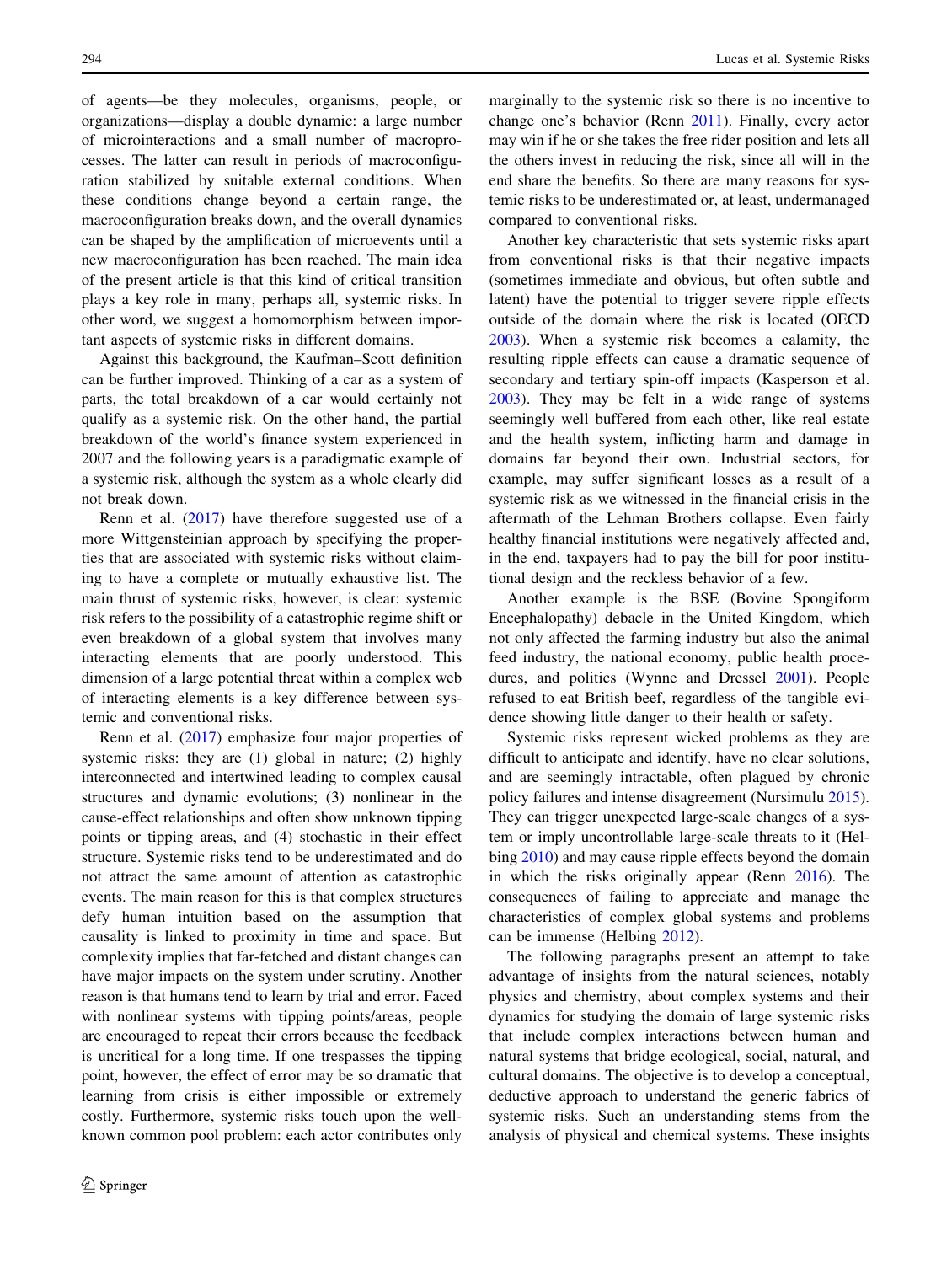cannot be applied to societal processes one by one, but they reveal generic patterns and clusters that serve as homomorphic prototypes valid for many complex domains. The claim is not that the properties of physical systems can be literally transferred to social systems, but that complex structures and dynamics are characterized by typical patterns that manifest themselves in a multitude of contexts in the physical and social world. Similar to mathematical equations, they may be considered a priori true in the Kantian sense, yet it needs to be empirically proven whether they can be applied to different domains of reality.

### 2 Nonequilibrium Complexity

Systemic risks pertaining to systems of nature, technology, and society often manifest themselves as dynamic macroscopic phenomena that result from actions of agents, among each other and with their environment, on the microlevel in a complex system. In this context, we use the notion of agents in a most general perspective, ranging from atoms and molecules in physical and chemical systems up to humans in socioeconomic systems. Clearly, the possible interactions between such different agents vary widely, from simple and well-understood physicochemical interaction laws between molecules up to nonlocal, adaptive decisions and interactions including memory effects within and among human individuals. It goes without saying that such widely different interaction patterns preclude any general predictive theory for the system's dynamic behavior and the associated systemic risks. Inherent properties of complexity limit their predictability and make them often counter-intuitive. Yet, and this is the primary message of this communication, some very fundamental patterns of dynamic behavior do not depend crucially on details of the agent's interactions with the remarkable effect that systems, with very different types of agents, can show in terms of rather similar patterns of dynamic behavior. We refer to this phenomenon as homomorphism. This insight, together with using the instruments of complexity science, will be shown to support significantly the understanding and governance of systemic risks.

Complexity has many aspects and this is reflected by the many different branches and instruments of complexity science. In the context of systemic risks, we make use in particular of those typically associated with dynamic structure generation in open systems under strong external and/or internal perturbations. We refer to such situations as nonequilibrium with reference to the notion of equilibrium typically used in physical chemistry: that is, a state without any change of its macroscopic behavior over time in spite of rapid and active dynamic processes on the microlevel.

They are characterized by tipping and cascading phenomena along with dynamic pattern formation. We use the term nonequilibrium complexity. Such processes have been studied in detail and depth in the natural sciences, notably physics and chemistry. Interestingly and most importantly, as already mentioned above, it can be shown that the principal patterns of behavior revealed there can be found across all domains, from biology to ecology up to socioeconomics. Thus, for the benefit of analyzing systemic risks in any domain, advantage can be taken of the detailed knowledge accumulated by studies of relatively simple systems in physics and chemistry, studies that would not be possible in more complex systems such as those of biology, ecology, or society. In the following paragraphs, we summarize some of these insights of nonequilibrium complexity relevant to systemic risks with the emphasis on generating awareness of their provenience and the benefit derived from recognizing this.

#### 2.1 Some Common Features of Systemic Risks

A collection of empirical evidence associated with systemic risks in the framework of nonequilibrium complexity science reveals a fundamental homomorphism with respect to their basic structures across all domains, based essentially on universal strategies of information processing between the agents and the global system. This opens up a large body of empirical knowledge that forms the basis for their understanding and analysis.

#### 2.1.1 Agents and Emergence

Dynamic structures, associated with systemic risks, are phenomena of emergence, typically appearing out of system instability. They are collective effects resulting from the elementary actions of the agents on the microlevel. So, they are only observable on the macroscopic level, not on the microlevel of the agents. In physicochemical systems, single molecules do not display the coherent patterns observable in flow or chemical reaction systems with a large number of molecules; in social systems single individuals do not show the patterns of mass phenomena and political mass radicalism frequently observed in situations with many human individuals. Identifying the microlevel of the agents for analysis of dynamic structure generation is a matter of intelligent choice. Any system will display a more or less complicated stratification over various levels of interactions, and so it turns out that the adequate choice of the microlevel is a matter of the theoretical or empirical information that is available. To illustrate, it is instructive to look at one of the most elementary and least stratified model system of dynamic structure generation in physics the laser. The agents to consider are the atoms of the laser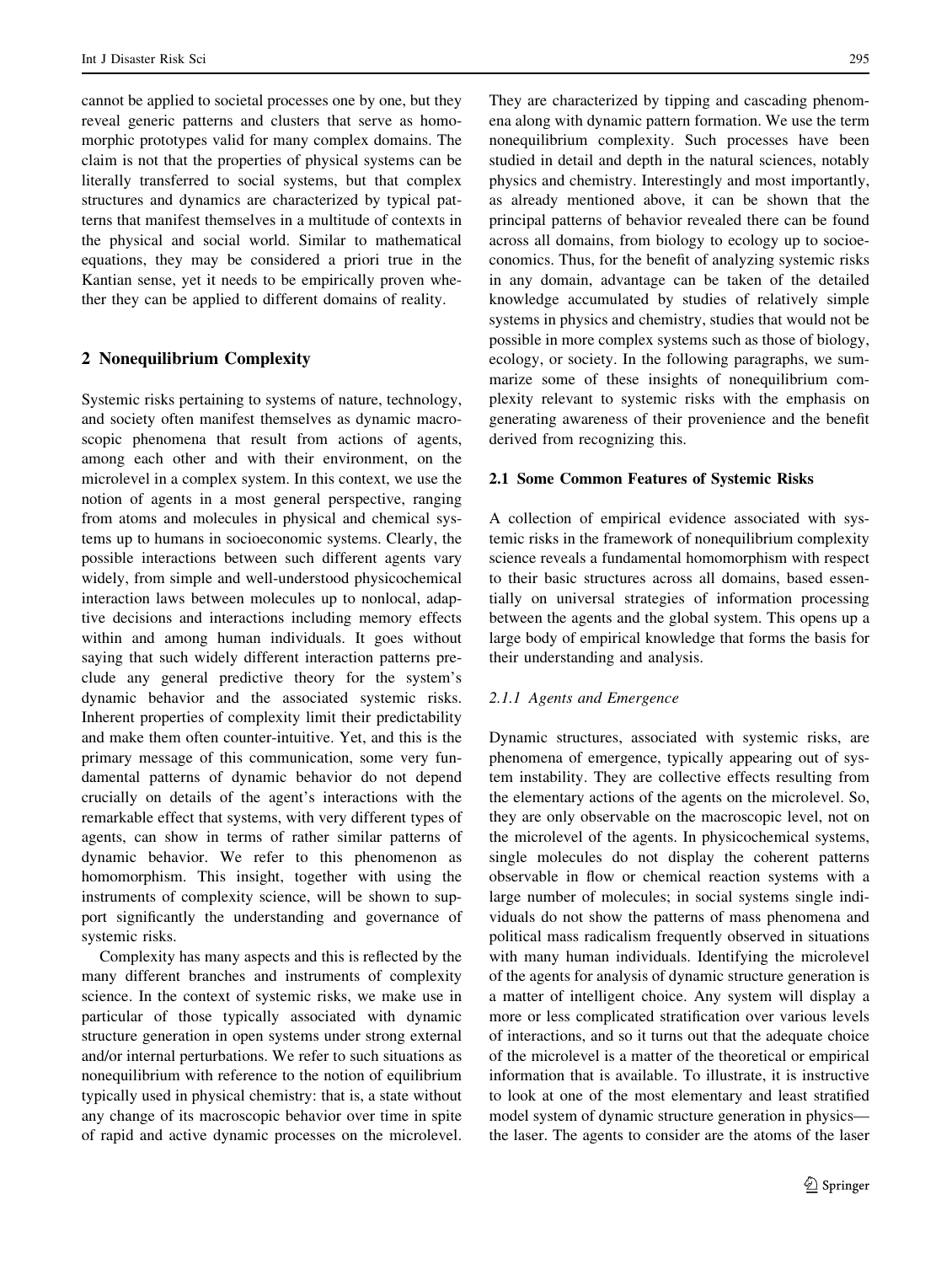material and the photons of the light wave (Haken [1977\)](#page-12-0). It is the nonlinear and originally localized feedback interaction between the atoms of the laser material and the photons of the light field that is responsible for the emergence processes stabilizing the macroscopic light wave. Information processing of the agents is affected by local statistical sampling from patterns that are able to spread over the whole system. The interactions between these agents are known from quantum-electrodynamics and so the analysis can be based on this theory, and thus a full understanding of the structure generation mechanisms can be obtained. The importance of this analysis goes much beyond this particular physical device. It constitutes a metaphorical interpretation of these effects as a learning and adapting behavior of the agents in principle. The laser represents a model system that is rather informative and instructive for dynamic structure generation in general and for associated systemic risks in a wide variety of domains.

For autocatalytic chemical systems, a typical model system for dynamic structure generation in chemistry, such elementary information is not available in the general case. The analysis of structure generation is thus rather based on the mesolevel of empirical gross reactions for selected molecular species and on their time evolution in terms of associated rate equations. Strong nonlinear effects as provided by the autocatalytic reactions with the associated feedback effects are a necessary condition for structure generation in these systems (Prigogine and Lefever [1968](#page-12-0)). By mechanisms in principle analogous to those in a laser, initial and localized patterns such as stripes and rings of alternating color spread over the whole system by information processing, and lead to a global pattern in the system.

It is rewarding to apply these fundamental insights about the role of agents and their particular types of interactions in dynamic structure generation, which are gained by analyzing relatively simple physical and chemical systems, to the much more complicated socioeconomic systems. Here, agents may be organizations, human individuals, social groups, and at whatever level for which proper information is available or sensible modeling can be applied. Besides structure generation by external control, such as in the systems of physics and chemistry addressed above, there are many examples of self-organized emergence in social systems even without external impact. Markets can be seen as emerging from the individual actions of traders, business organizations as emerging from the activities of their owners and employees, in addition to the actions of groups such as legislators, lawyers, advertisers, and suppliers. The choice of the agents is not separable from the definition of the interactions between them and their environment. Although the agent's interactions are clearly entirely different from those physicochemical systems mentioned above, basic mechanisms of dynamic structure generation and pattern formation are pretty much analogous. In socioeconomic systems, similar to the physicochemical model systems, strong and reinforcing interactions generate feedback loops and circular causality between the macroscopic structures and the actions of the agents. To paraphrase Clifford Geertz ([1973,](#page-11-0) p. 5), we are animals suspended in webs of meaning that we ourselves have spun. Agents learn from and adapt to the environment created by themselves. It is frequently the interaction of human individuals as agents with a field of information derived from the media, public opinion, or other sources that stabilizes the structures in socioeconomic systems. In this way, local patterns are again able to spread over the whole system by appropriate information distribution.

## 2.1.2 Tipping and Cascading

The object of study in systemic risks is invariably a system along with its boundaries. Boundary conditions may keep the system in a stable macroscopic state with continuous microdynamic change. But when the boundary conditions exceed threshold values they can drive the system into a regime of instability out of which new dynamic structures may suddenly emerge when appropriate internal conditions prevail. This phenomenon is referred to as tipping or as a bifurcation.

In nonequilibrium thermodynamics as the appropriate theory of molecular systems, it is shown that in such situations, unlike situations in equilibrium or close to it, driving forces and resulting effects have a nonlinear relationship to each other. A potential function then no longer exists (Prigogine [1980](#page-12-0)). As a consequence, small and random fluctuations that are normally inconsequential may trigger a dramatic change in behavior, referred to as a phase transition. Molecular interactions like information processing in a network spread the new state in a cascading process over the whole system. A well-known example from chemistry is the local emergence and subsequent spatial cascading of a dynamical chemical structure, which creates a regular chemical space-time pattern (Gray and Scott [1990\)](#page-12-0). Similar patterns are found in the study of pandemics and the spread of disease (Chen et al. [2017](#page-11-0)). Further examples are failures of infrastructure, such as the electrical grid (Koonce et al. [2008\)](#page-12-0), the breakdown of a financial system (Hurd et al. [2016\)](#page-12-0), or such phenomena as public opinion formation or economic innovations (Weidlich [2000\)](#page-13-0).

Phenomenologically, an approach to such a tipping point becomes noticeable by an amplification of fluctuations. These fluctuations are of a random nature, which makes the future of the system unpredictable in detail, although the system normally can choose only out of a few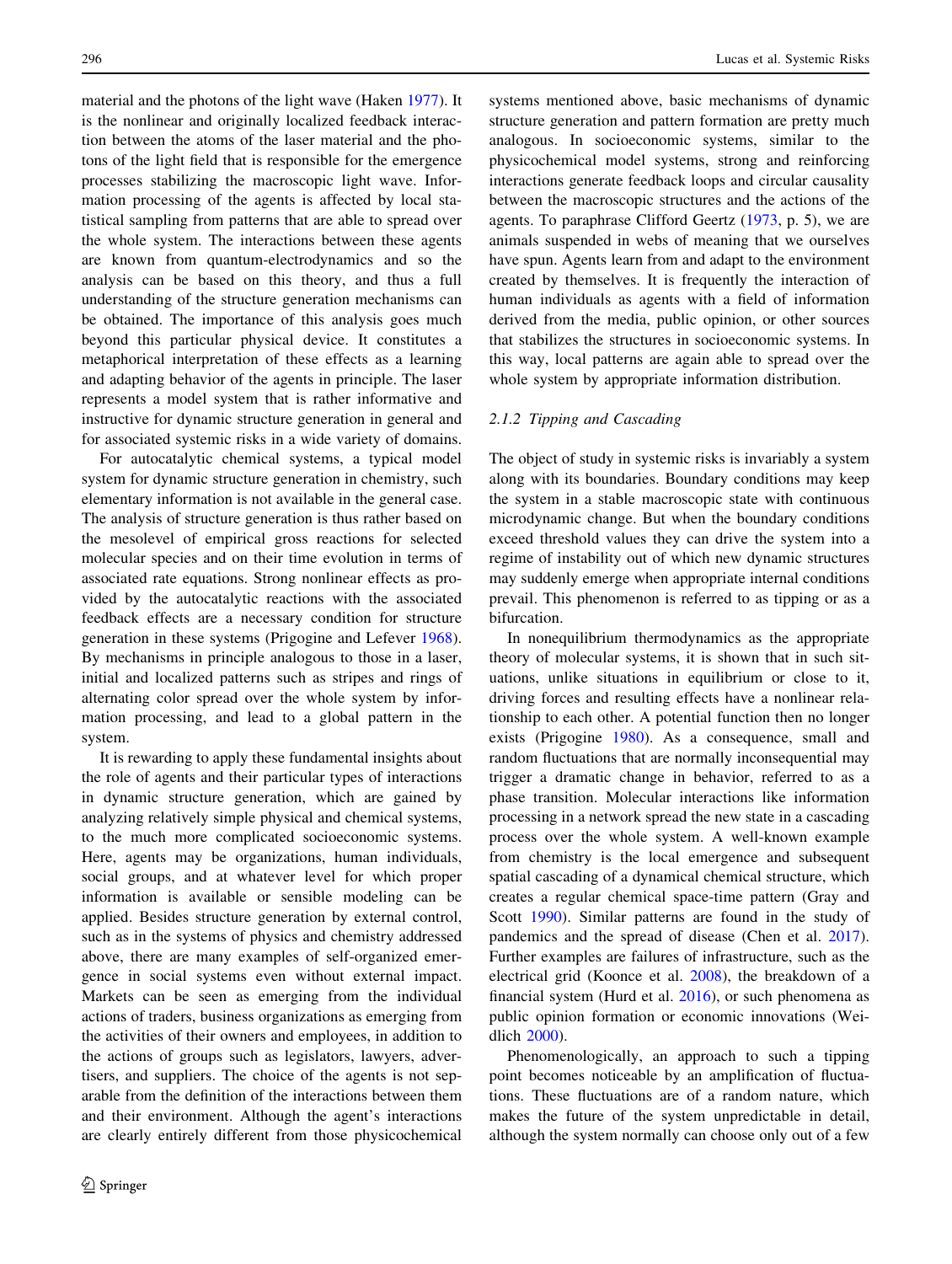macroscopic patterns. As a consequence of nonlinearity, the average dynamical behavior of the system in such situations no longer corresponds to the average of the individual activities of its agents. Rather, a new structure may originate from the amplification of one particular microscopic fluctuation at the right moment and under the right conditions. A momentary individual activity can thus determine the dynamic future of the macroscopic system. These effects make intuitive predictions of system behavior rather questionable. Tipping and cascading phenomena can be and have been studied in detail in some prototype systems of physics and chemistry based on rigorous theory. In more complex domains, for example, socioeconomics, we observe essentially the same phenomena, a homomorphism, although a detailed theoretical analysis is still missing. But recognizing the analogies paves the way for an adequate ordering of the empirical observations during dynamic pattern formation across domains.

#### 2.1.3 Parameters Indicating Instability

An immediate, practically relevant consequence of transferring established knowledge from physics and chemistry to more complex domains is the recognition that parameters exist that indicate instability even in those domains where there is no theory to directly provide them. As theoretically established in physics and chemistry, the dynamic structure generation in such unstable regimes is initiated by selection processes on the microlevel. In the course of elementary fluctuations, the system tests its various modes of dynamic behavior, which may be considered as a population of macroscopic patterns. Hierarchies of time scales and strengths of interaction during the elementary dynamics are responsible for a selection process that stabilizes the new dynamic structures. The same principles identified by rigorous theory in a laser, as well as in flow or chemical pattern formation, are effective in other domains.

In socioeconomic systems, such effects lead to the formation of a stratification and topology of the system with widely autonomous and interacting substructures such as families, organizations, ethnic subgroups, and the like. As a result of these selection processes only few modes of behavior win the competition and become visible macroscopically. They can be described in terms of so-called order parameters, that is, the relevant macroscopic variables for representing the dynamics of a system. This results in a drastic reduction of complexity of the dynamics close to tipping points as compared to the chaos on the microlevel. In this sense, we witness the emergence of order out of chaos (Prigogine and Stengers [1984](#page-12-0)).

It is therefore promising to look for simple macroscopic parameters that describe the approach to instabilities. Generally, such parameters are nondimensional in nature, and balance enhancing and hindering effects by a suitable combination of external and internal quantities. Examples from physics and chemistry are the Reynoldsnumber or Rayleigh-number in flow systems and the ratio of pumping energy to light loss in a laser, where these parameters are easily derived from theory. Similar parameters have been identified empirically in socioeconomic systems, such as the ratio of local uprisings to police interventions in the forefront of revolutions (Schröter et al. [2014](#page-12-0)), the size of the economy to the amount of private debt in the onset of a financial crisis (Minsky [2008](#page-12-0)), or the index of conflict-related news before the outbreak of war (Chadefaux [2014](#page-11-0)). In cascading processes, the relation of time scales for propagation and adaption are the crucial parameters that announce instability such as that of chemical reaction to diffusion rates in chemical pattern formation. The elementary selection processes on the microlevel are ultimately responsible for a hierarchy in macroscopic time scales. For example, the universally observable phenomenon of a slow approach to an instability regime is followed by a sudden phase transition with systemic risks in widely differing domains. Typical examples are the sudden tipping phenomena of ecosystems or social upheavals after a long time of enduring stress.

#### 2.1.4 Historicity

The dynamics of the system has a past and a future about which some general statements can be made. The approach to instability is frequently followed by a phase transition in the form of a bifurcation, that is, a sudden change of system behavior without external design. Even in the particularly simple flow system of the Bénard convection, two different structures, for example left and right turning convection cells, become available at a phase transition from the unstructured state close to equilibrium (Bénard [1900\)](#page-11-0). The system then chooses at random one possible stable branch of the dynamics and thereafter proceeds in a deterministic evolution until a new regime of instability is reached. Here again a phase transition with the system making a choice may take place. The overall dynamics is thus determined by the fact that, depending on increasing temperature difference as impact over the boundaries in the Bénard convection, the system chooses stable states by sudden phenomena of self-organization, with deterministic and smooth periods of development in between, and thereby follows a particular path. The behavior of the system thus exhibits an individual history, consisting of an interplay between chance and determinism, and the final flow structure may be quite complicated.

Analogous patterns are visible during structure generation in socioeconomic systems, be it traffic congestion,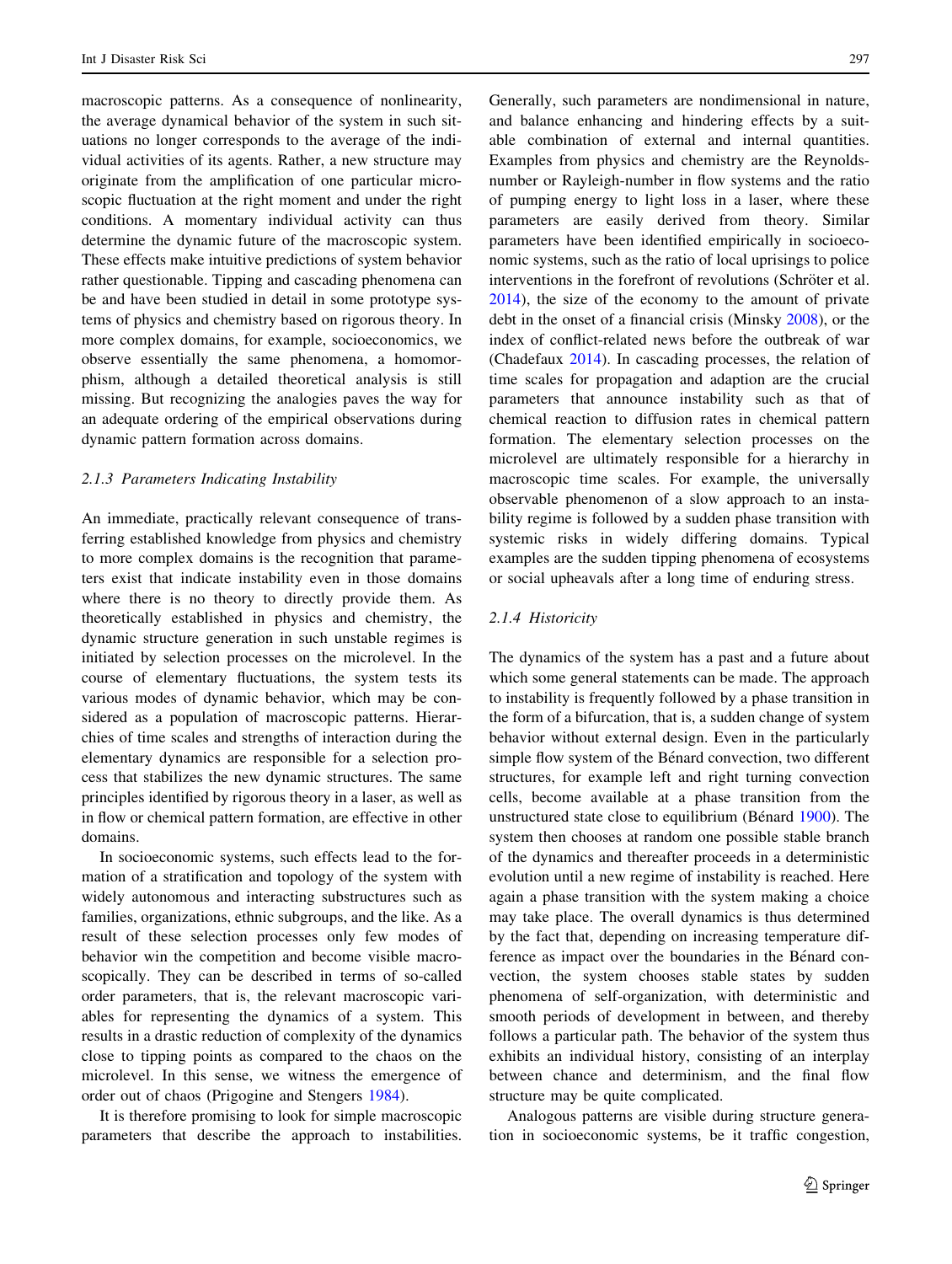political revolution, technological innovation, or urban settlements. For example, the adoption of one of a pair of alternative technologies within a society or the market success of a particular company can be greatly influenced by minor contingencies about who chooses which technology or which company at an early stage. This pattern clearly is reminiscent of the butterfly effect usually observed in chaotic systems. This early choice can determine the further fate of the system and explains the remarkable success of one technology or one company over others when the winner takes all. Such a path dependence excludes any purely local and momentary origins of systemic risks, for instance of a stock market crash (Sornette [2003](#page-13-0)) or the recent refugee crisis (Lucas [2016\)](#page-12-0). It is indispensable to study the history of the system if one aims at an adequate understanding of the dynamics of the system. Rather advanced mathematical methods of time series data analysis are available to discover early warning signals.

Eventually, the system will be drawn to a particular attractor as its ultimate dynamic domain. This end result may be simply a fixed state, but it may also be of a more complicated nature, such as periodic oscillation between fixed states or even chaos, depending on the system's parameters and history. If more than one attractor is present each one will be approached by the dynamics of the system from its individual basin of attraction as the initial condition, such as a water divide establishes two basins of attraction deciding to which side the rainwater will flow. It is crucial to analyze attractors, since they are the basis for suitable mitigation measures of systemic risks.

#### 2.2 Quantitative Modeling

As shown above, there is strong empirical evidence of homomorphism with respect to fundamental dynamic patterns associated with systemic risks. Yet, more support and instruments for practical exploitation on the basis of complexity science can be provided by turning to quantitative modeling.

This homomorphism is mirrored in the mathematical theory of dynamic systems. It is shown there that a class of rather different mathematical models tailored to rather different systems essentially reproduces the same patterns of dynamic behavior, notably universal types of attractors. Contrary to many standard problems of physics and chemistry, an individual mathematical model in complexity theory is just the beginning of an understanding; its evaluation over time, be it in the form of an iterated function or a differential equation, produces unforeseen dynamical structures. Well- defined rules, often surprisingly simple, when applied in active repetition without any intentionality over and over again, lead to an evolution in

time showing a remarkable creativity and richness of structures. This result is not to be expected from the simple underlying model specifying the rules. These structures in terms of the associated attractors can be visualized in socalled bifurcation diagrams that are specific in detail but universal in the basic patterns associated with the dynamical behavior of complex systems, up to amazing universalities even in the range of chaos.

The time behavior of a complex system, as described by such deterministic equations, is not entirely unpredictable. As different as the models may be for one system or another, the attractors can be predicted quite well. Although in a case where there is more than one attractor, the particular choice the system takes will be stochastic and thus unpredictable. Even in the case of chaos, the attractor of the system, referred to as a strange attractor and representing the general framework of long-term system behavior, is predictable from a model, even though the particular choice of the dynamics along this attractor over time is sensibly dependent on the initial conditions and thus clearly unpredictable over sufficiently long times. A prediction of short run evolution is possible even in a chaotic system, contrary to any long-time development, as is well known from domains such as weather forecasting.

More frequently than not a mathematical model is not available. But if data over time can be acquired, these can be analyzed by appropriate mathematical methods to extract patterns of dynamic behavior that, in favorable cases, will allow some prediction to be made about the future behavior of the system. This predictive ability includes the occurrence of systemic risks. Examples are known from challenges as different as stock market analyses, weather forecasts, heart attacks warnings, and many other cases.

More specific information about the rules governing the emergence of dynamic structures and systemic risks can be introduced in quantitative models through methods of computer simulation. In such simulations the rules on the microlevel can be tailored to the information available about a system. In particular, the stochastic nature of such data, often responsible for the empirically observed unpredictability, notably in socioeconomic systems, may be taken into consideration.

In physical chemistry, the emerging system state—the relationship between the microlevel, the molecules, and the macrolevel—is quantitatively accessible through a particular type of computer simulations within the framework of statistical mechanics (Lucas [2007\)](#page-12-0). In molecular dynamics the dynamics of molecules is studied on the basis of Newton's equations of motion and appropriate interaction models. The equilibrium attractors of dynamical properties are found in the limit of long runs by time averaging. In a pioneering paper, Alder and Wainwright ([1957\)](#page-11-0)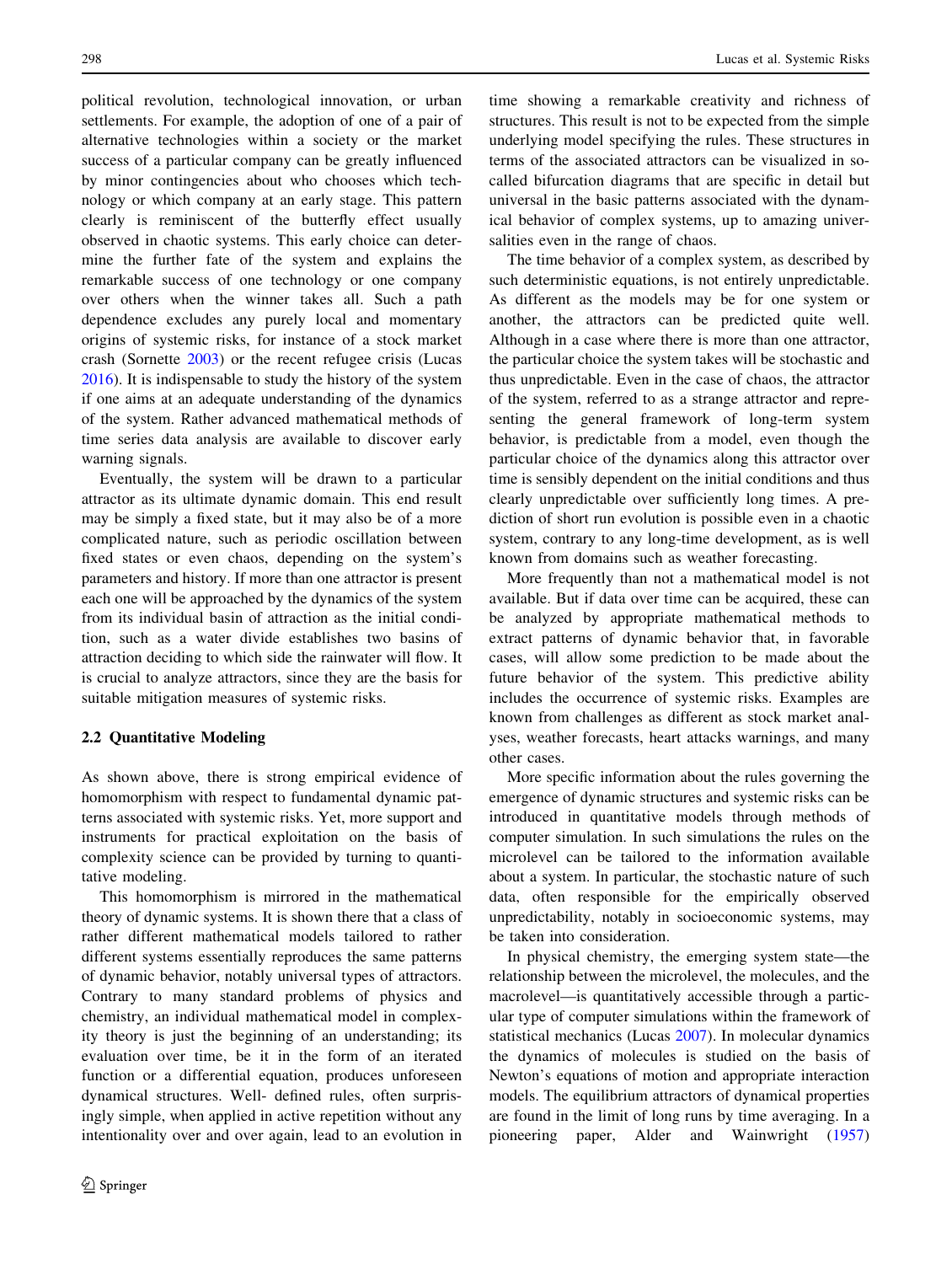demonstrated that a simulation of the dynamics of a relatively small number of molecules, modeled crudely as hard spheres, explained the emergence of solid order in a fluid system of randomly distributed molecules under suitable external and internal conditions. Although no condensation phenomena could be found in a hard sphere system, it was shown later that such a phase transition appeared as soon as attractive forces were added to the model of intermolecular interactions. When a realistic model of the interactions, as accessible today from quantum mechanics, was introduced, predictions in good agreement with experiments could be achieved for the equilibrium behavior of fluid systems (Luckas and Lucas [1989\)](#page-12-0). These early results in physical chemistry indicate the power of such simulation approaches. They draw attention to the phenomenon common to complex systems that basic properties of the system's dynamics can be studied by rather crude models of the interaction rules of the agents.

In more general systems, notably those of socioeconomics, analogous types of quantitative modeling have been established. The phenomena associated with systemic risks invariably emerge from agent actions that can be studied and modeled on various levels of depth and empirical trustworthiness, depending on the system under study. As a consequence, there is, beyond qualitative pattern recognition and understanding, a quantitative access to their analysis by introducing these models into computer simulations or mathematical equations within the framework of complexity science. Various approaches in this category have been developed. Most prominent are agentbased computer simulation (Railsback and Grimm [2011\)](#page-12-0) and mathematical formulations in terms of master equations (Weidlich [2000](#page-13-0)). These are similar in spirit, although differing in detail, to computer simulation of molecular systems, and much has been learnt from these roots.

In multiagent simulation formalisms, based on the direct pair and higher order interactions between agents and their environment, it can be demonstrated (as found in the physicochemical systems) that rather simple elementary rules for the agents may result in the emergence of a rather complex dynamic behavior of the system as a whole. But the agents in such systems differ fundamentally from molecules. They have many more internal properties, that is modes of potential behavior, and the excitation of these degrees of freedom depends on the situation of all the subsystems. Care must be taken to account properly for the modes of possible actions in a given system and to model the actions properly, based on empirical analysis. In particular, the actions are not only direct and instantaneous as in molecular systems but they also may be intermediate, antisymmetric, and associated with subjective wishes and memories. In physicochemical systems, wholeness patterns

simply emerge from the undirected and short-range interactions of atoms and molecules; in socioeconomic systems, however, patterns emerge by intentional activities of human individuals in an environment that humans themselves create. By bottom-up effects the agents' actions in the form of cultural and economic activities generate a collective field. This is a sociocultural field that acts back top-down upon the agents in an ordering manner by influencing their actions. Stochastic effects that reflect the uncertainties of the actual agent behavior may, among other strategies, be included by adding random noise to their action rules.

Clearly, any tight analogy to physics and chemistry systems is here restricted to the method of analysis and the emergence of the typical phenomena associated with dynamic systems discussed earlier. In detail, of course, there is a richness of behavior in socioeconomic systems far beyond what can be found in the relatively simple systems in physics and chemistry. The analogies revealed through insights form the physical world can, first, act as a heuristic tool to look for similar phenomena in the social world, and, second, to provide the basis for exploring functional or even causal properties that may lead to further implications that are eligible for statistical analysis of data sets.

An illustration of agent-based computer simulation studies that is still close to molecular dynamics in physical chemistry is the analysis of crowd disasters during mass events (Moussaid et al. [2011](#page-12-0)). The goal of such studies is to clarify the cause of such disasters and then to look for governance strategies to improve crowd safety. The dynamics of crowd behavior is complex and often counterintuitive. A systemic failure is usually not the result of one single event on the microlevel of the individuals. Instead, it is the interaction between many events that cause a situation to get out of control. Computer simulations are able to shed light on the crucial and generalizable phenomena and behavioral patterns of human agents responsible for the emergence of disasters in mass events. Crowded situations, where instinctive physical interactions dominate over intentional movements, give rise to global breakdowns of coordination, and cause strongly fluctuating and uncontrollable patterns of motion to occur (Helbing et al. [2015](#page-12-0)). Whereas simple proportionalities exist between crowd density and crowd flow in uncritical situations, this assumption fails at crowd densities passing a critical threshold. In such cases, fatalities may result from a phenomenon called crowd turbulence, notably close to geometrically sensitive situations (Hoogendoorn and Daamen [2005\)](#page-12-0). The occurrence of crowd turbulence can be understood and reproduced in computer simulations by means of force-based models in combination with Newton's equations of motion to describe the microlevel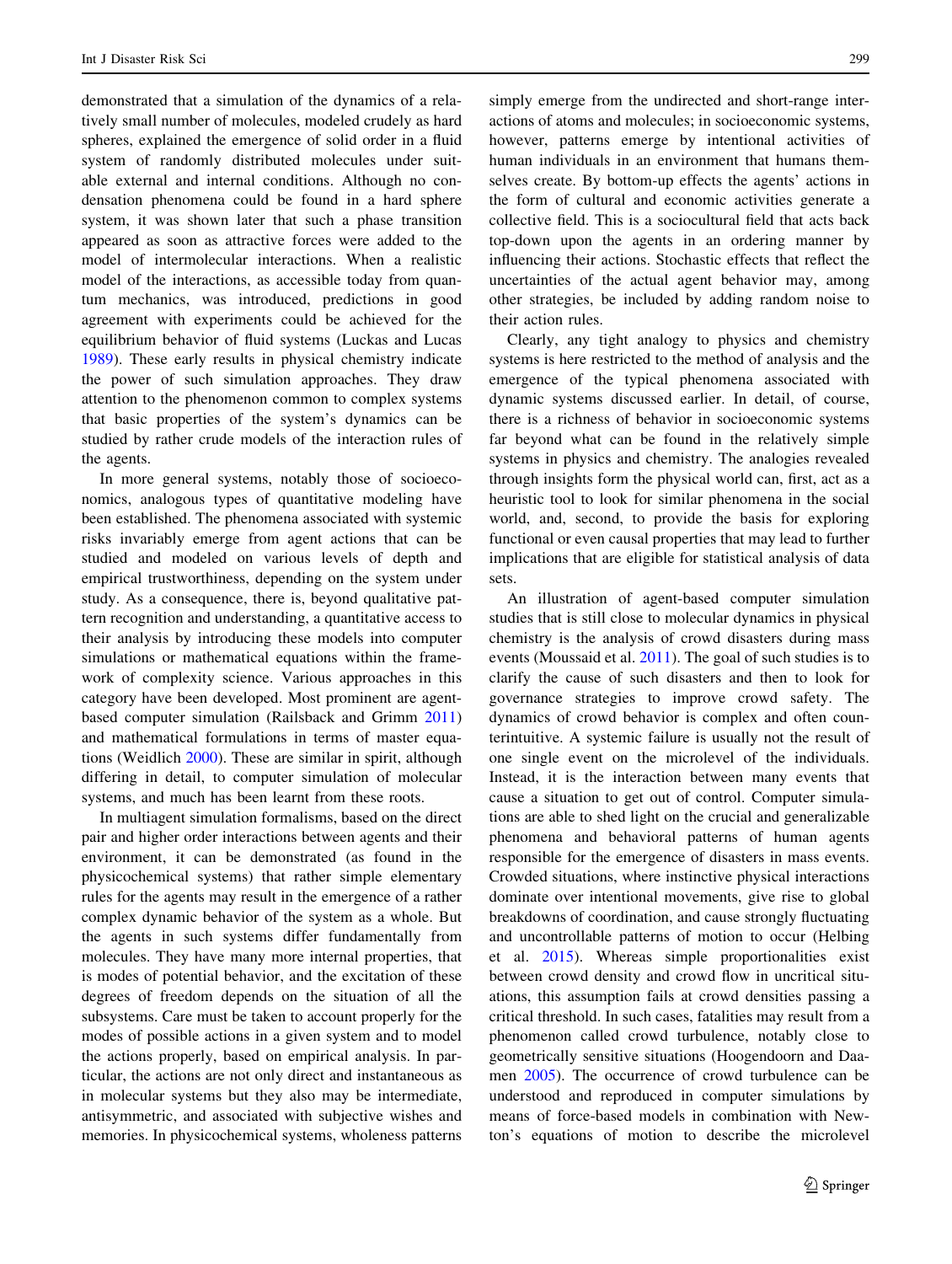dynamics. The most important lesson learned with respect to governance is to stay away from the threshold of local density. The problem is that local densities are hard to measure without a proper monitoring system, which is not available at many mass events. Existing technologies, based on video, WiFi, GPS, and mobile tracking, do offer useful monitoring systems that allow for real-time measurements of density levels and predictions of future crowd movements. By a combination of computer simulations, real time monitoring systems, and complexity science, important progress in the governance of systemic risks during mass events has been achieved (Wirz et al. [2013](#page-13-0); Ferscha [2016](#page-11-0)).

In the master equation formalism, the microlevel dynamics being defined by considerations, decisions, and actions of individuals is modeled by probabilistic elementary steps in which the individuals perform specific actions, thereby changing their properties and thus the macroconfiguration as a whole, referred to as the socio-configuration. Particular transitions may or may not happen, guided by decision and action generating motivations, which are quantified by a priori undetermined parameters. While this is analogous to the procedure in agent-based simulation, different use is made of the elementary steps. Balancing inand outgoing probabilities leads to the master equation, a differential equation for the probability function of the social configuration. Long time attractors are found by suitable mean value operations.

As an illustrative example of the master equation formalism, we consider dynamic structure generation in the migration of interacting populations (Weidlich and Haag [1980\)](#page-13-0). Modeling this dynamic sheds light on and supports understanding of the emergence and evolution of parallel societies as a major systemic risk in modern societies. The agents in the migration phenomenon are the  $n$  individuals of the system. This may be a country or a city with  $C$  different and distinguishable areas  $i$ , such as regions of a country or quarters of a city. The analytical goal is to scrutinize the conditions under which an original social configuration, for example, a relatively homogeneous distribution of individuals over all areas in the system, may become unstable and perform a transition to a nonhomogeneous distribution, such as the stable formation of ghettos or the rhythmic oscillation of otherwise inhomogeneous distributions. Migration of interacting populations and its effect on the population distribution in a system is the result of economic, social, and in particular multicultural interactions between the individuals. External impacts may be political regulations, which set forth rules for the living together of individuals in the society, or also the informational flow into the system from other societies, where migration phenomena have been demonstrated to be either advantageous or harmful to those individuals who

have decided to migrate. Internal effects may be the advent of strong cultural or ethnic feelings leading to agglomeration or segregation movements. A critical combination of external and internal random fluctuations in a selection process may drive the system out of one societal configuration into another one. An elementary action is the transition of one individual from region  $i$  to region  $j$ , which changes the social configuration in a particular way. The associated transition probability is formulated in terms of the attractiveness of such a transition as felt by the considered individual. In the absence of any deterministic theory for the dynamics on the elementary level, the transition probability has to be formulated empirically, but so doing must make use of the insights that nonequilibrium complexity provides. Solving the master equation shows that starting from a homogeneous distribution and turning on external and internal impacts in terms of the appropriate nondimensional parameters, the system approaches a particular regime of instability from where a sudden phase transition to a particular new distribution may occur on exceeding a threshold. Out of this distribution further thresholds that induce additional phase transitions to changing distributions will appear. Over long periods, the process of dynamic structure generation will yield to an attractor, calculable from the master equation, which may be a homogeneous distribution of the individuals over the areas, a stable ghetto structure, or also an oscillation between these states.

Many studies of computer simulations in the social sciences are available in the literature. Some key references with extensive further citations include Weidlich [\(2000](#page-13-0)), Gilbert [\(2007](#page-12-0)), and Helbing [\(2015\)](#page-12-0). These works are rooted in the established methods of such studies in physics and chemistry, and reveal analogous or even homomorphic fundamental patterns of behavior by appropriate applications of statistical methods. But, in detail, they address a much more comprehensive and complex richness of patterns, which makes those patterns much more difficult to interpret. Since fundamental interaction laws, contrary to the systems of physics and chemistry, are not available from independent theories, they must be parametrized. As a consequence, the final outcome of such studies is, again contrary to the systems of physics and chemistry, not a prediction of the future behavior of the system but rather a study of scenarios that describe what may happen under particular conditions. These scenarios are not only thought experiments of what one could imagine, but rather constitute consistent and coherent simulations of further developments of complex and dynamic systems. These possible visions occur within a range of potential ''futures'' that depend on collective human actions as well as unforeseen changes in context conditions.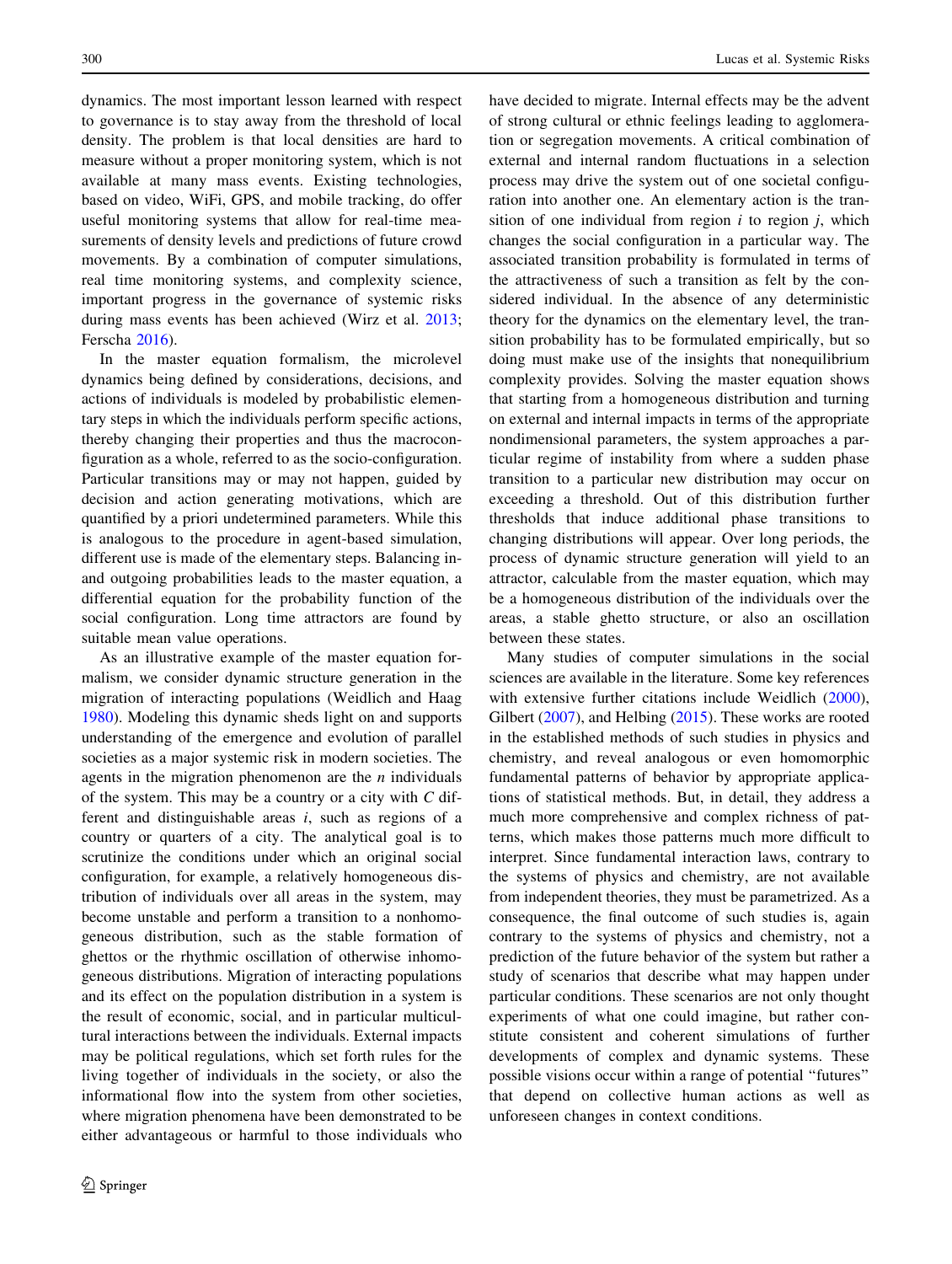# 3 What Can Be Learned from Nonequilibrium Complexity?

Due to the much more complicated interactions that take place during systemic risk events, as compared to those in physics and chemistry, any benefit obtained from a knowledge transfer from these sciences to more general systems has occasionally been questioned. Clearly, the architecture of the systems relevant to systemic risk analysis, in particular socioeconomic systems, is much more complex than in the molecular systems of physics and chemistry. The elementary constituents, that is the human individuals of a society, form a vertical, hierarchical stratification in terms of families, groups, social organizations, firms, nations, and so on. These subpopulations overlap and generate a multitude of horizontal and diagonal interactions. An analogous vertical hierarchy is also present in molecular systems in principle, such as elementary particles that form nuclei, which combine with electrons to produce atoms, these different atoms then forming molecules, crystals, fluids, planets, and so on. Clearly the horizontal interactions in socioeconomic systems are much more complex. A further feature of human societies that makes them unique is that the agents, human individuals, can recognize emergent phenomena and therefore respond to them. The individual human units from which societies are formed vary greatly in their capabilities, desires, needs, and knowledge, in contrast to typical systems of physics and chemistry that are composed of similar or identical units, for example, molecules. For these reasons among others, while models of complexity developed for the understanding of natural systems can illuminate and guide the analysis of social systems, it is still impossible to apply them directly to social phenomena.

Is there anything that can be learned for analyzing systemic risks in such complex socioeconomic systems in the framework of nonequilibrium complexity as developed in the natural sciences? The physicochemical systems from which this detailed knowledge about nonequilibrium complexity has been generated by rigorous physicalmathematical methods are special cases. A wealth of empirical evidence, however, reveals strong analogies between the dynamic structures in these relatively simple systems and those much more complex systems in nature, technology, and society that are relevant in systemic risk analysis. These analogies are deeply rooted in the widely universal laws for collective dynamics, in spite of the rather differing rules between the agents, in systems that otherwise do not show any similarity. The appearance of these analogies has been traced back in physicochemical systems to ordering processes on time scales in which the elementary dynamics takes place. They are also reproduced in the mathematical theory of dynamic systems. Taking them into consideration significantly supports the understanding and analysis of systemic risks in any domain.

The detailed study of physicochemical systems made it clear that, although the global situation and evolution of a system is the result of very many microactions on the part of the elementary constituents, these are not fully free in their actions but are guided and coordinated by the global field generated by them, of whatever nature this may be. This cyclical relation creates and sustains such macroscopic dynamic phenomena as collective intelligence, ad hoc network formation, adaptiveness, natural and assisted self-organization, flexibility, resilience, and robustness with respect to local requirements and temporary failures. The overall behavior of the system is the result of a huge number of somehow coordinated decisions made every moment by many individual entities. Further, nonequilibrium complexity indicates the nature of phenomena that are to be expected in dynamic evolution. An observer must be alert to different macroscopic time scales: while the system may evolve slowly and hardly noticeably under the continuous influence of some exogenous impact, there may at one moment appear a sudden tipping, a harmful disaster, of unpredictable consequences. This provides further motivation to look for characteristic parameters that indicate instability regions, which will announce themselves empirically by irregularities, as discovered, for example, by a time series analysis. Finally, historical insight into a system should be valued, since the path the system takes cannot be understood without an historical perspective. In this way, nonequilibrium complexity provides a mental framework for ordering the analysis and helps to systematize the empirical considerations of systemic risks in socioeconomic systems. It appears that more can be done on this basis qualitatively than just to identify spots of instability and stay away from them, muddle through, and keep one's eyes wide open (Münchau [2017](#page-12-0)).

In addition to this qualitative structuring of empirical evidence, more quantitative and useful insight may be obtained. Although significant alterations have to be applied to the computer simulation methods of molecular physics, the basic insights to be gained are essentially the same in both worlds. In the applications to physics and chemistry, computer simulations in their early stages have often been criticized, notably by experimentalists and practitioners, as artificial and essentially useless because they were unable to generate practically applicable results for real systems. This was true in the sense that no reliable information about the intermolecular interactions was available. While this deficiency has improved, it is still true that predictions from computer simulations do not normally reach the accuracy required for practical application in real systems, although they have often been able to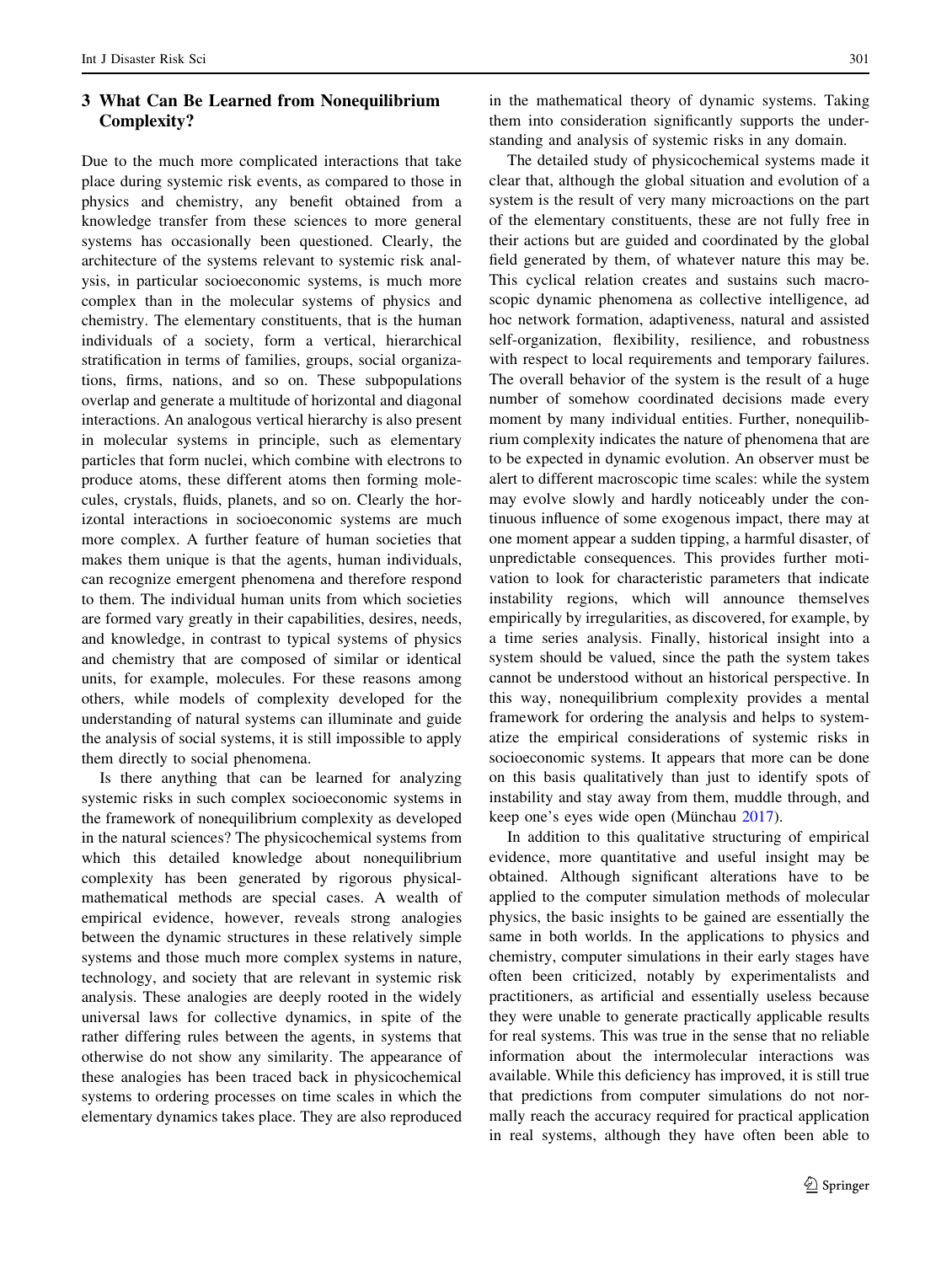fathom fundamental effects in areas difficult or even dangerous to probe experimentally. From the very beginning of these methods, it was clear that their essential, unquestionable, and unbeatable contribution was to a different field—the test and development of theories. By applying the same model for intermolecular interactions in a statistical theory and in simulations, it was possible to gain insight into, verify, or falsify a theory that linked the level of molecules with macroscopic behavior. The results of the theory were tested against those of computer simulations, which were then considered as essentially correct pseudoexperimental data. Alternatively, when experimental data of real systems were available, contrasting them with results of computer simulations allowed the testing of models for the interaction laws between the molecules and thus helped fathom the microscopic world. By such means, computer simulations in physics and chemistry made major contributions to the development of adequate theories (Hoheisel and Lucas [1984](#page-12-0)).

This experience has been transferred fruitfully to socioeconomic studies. The value of computer simulations in this domain is to generate a virtual laboratory in which knowledge about fundamental social mechanisms can be collected. It is thus possible to carry out experiments on artificial social systems that would be quite impossible or unethical to perform on human population. Assumptions about the behavior of social systems may be tested for plausibility and processes of emergence as well as historicity may be studied. A model can be run on a computer that allows researchers to study the behavior of a system under controlled conditions. The results that are gained may be, among other insights, a source of inspiration to evaluate possibly successful or unsuccessful governance strategies to deal with systemic risks.

Because systemic risks are phenomena of emergence out of unstable situations, a crucial question related to governance is how the associated approach to instability can be avoided or how the resulting dynamics can be nudged to move in a desired direction. This requires an intervention into system conditions. Quantitative simulations are able to shed light on outcomes of such measures. The behavior of complex systems is frequently determined by an interplay of internal properties with external impacts, although cases in which only one type of impact dominates are also known. The external impacts may be supervised by creating new boundary conditions in the form of regulatory topdown measures. But when the interactions between the agents are strong and reinforcing, as practically is often the case, the internal self-organization of the system will dominate external effects. Then an intervention into the interactions between the agents in the system locally and specifically, that is by bottom-up and decentralized measures, may be more adequate, while an unqualified topdown regulation may even be counter effective. In practical cases a combination of both approaches will frequently recommend itself. Then top-down governance may be one of the many inputs to actors in such situations. Such governance may intervene in the process of self-organization from the bottom up. If data are available, these inputs may be used to parametrize a model and thus generate an instrument of prediction.

Last but by no means least, computer simulations require the researcher to think through basic assumptions very clearly in order to create a useful simulation model. Every relationship to be modeled has to be specified exactly. Every parameter has to be given a reasonable value, for otherwise it will be impossible to run a meaningful simulation. This mental discipline may be a significant contribution to designing well-understood models of social dynamics far beyond the usual perspectives of purely empirical approaches.

## 4 Conclusion

Until this day, we lack an adequate understanding of the structure and dynamics of systemic risks. The lack of a well-defined event space and sufficiently defined preferences impedes the application of conventional risk assessment methods, based on the combination of probability distributions and utility functions. This raises significant empirical, mathematical, and logical issues (Jaeger [2016](#page-12-0)), but as mentioned in the introduction, with this article we did not want to address the important and thorny issue of preference formation in the face of systemic risks. The relevant preferences will need to transcend national interests without negating them. How this can be achieved is one of the great open questions of our times. What our inquiry into causal mechanisms involved in systemic risks does show, however, is that a framework where a single idealized agent optimizes the expected value of actions with uncertain outcomes will be insufficient to tackle systemic risks.

The focus should rather be on multiagent models that link the microlevel to the macrolevel and include emerging properties, since each agent is linked to other agents by multiple feedback loops. Experiences from the physical and chemical sciences can be used as heuristic tools for building such models and filling them with substantive empirical data. The challenge will be to improve our modeling capability to include intentional behavior in these models, considering large degrees of freedom and variability. In addition, systemic risk evolves dynamically and produces behavioral changes over time in a historic time dependency. It is still unclear how much of these dynamics is idiosyncratic and how much generalizable. The concepts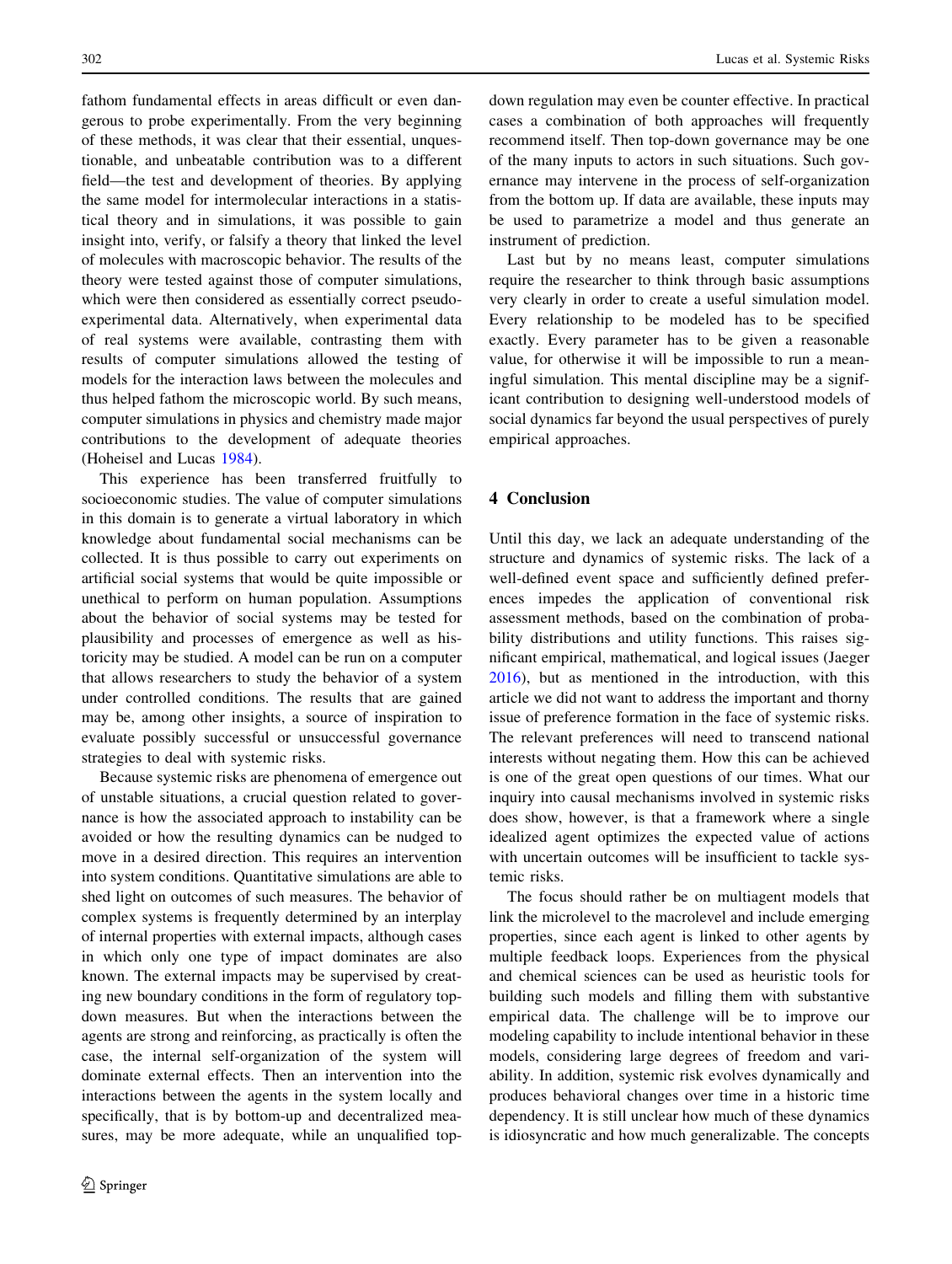<span id="page-11-0"></span>that were laid out in this article may provide guidelines for collecting empirical data and constructing complex multiagent models in an effort to develop a more profound analysis and to test governance strategies by different agents in different domains.

Responding adequately to global systemic risks is a challenge for a world society where national interests, different cultures, and lack of adequate concepts conflict with the need to find common answers to global challenges. Governance of systemic risks requires strategies that address the complexity, scientific uncertainty, and sociopolitical ambiguity of the relationships underlying them. However, national as well as international attempts to address systemic risks have not used much of what has been accomplished in complexity science over the last two decades (Bloesch et al. 2015). In the end, risk management and communication need to address key properties of systemic risks that we have outlined, and develop appropriate instruments and institutions to deal with global, interconnected, stochastic, and nonlinear risks.

It would be naïve to assume that such instruments and institutions could simply be defined and then implemented in the present historical situation, where globalization rai-ses unprecedented challenges (Lederer and Müller [2005](#page-12-0)). Rather our analysis of systemic risks leads to the following hard question: how is the risk paradox (Renn [2014\)](#page-12-0)—the increasing difficulty of societies to reach a reasonable assessment of the risks they face—connected to the globalization paradox (Rodrik [2011\)](#page-12-0)—the increasing difficulty of humankind to shape economic globalization in a sustainable way? Answering this question is likely to require decades of inquiry, involving researchers and practitioners of many disciplines and professions. By moving beyond the study of conventional risks and investigating with a creative mind the systemic risks of disasters in the environmental, financial, and other domains, the risk research community can play a vital role in this effort.

Acknowledgements We gratefully acknowledge the financial and institutional support provided by the Berlin-Brandenburg Academy of Sciences, Berlin (BBAW) and the Institute for Advanced Sustainability Studies, Potsdam (IASS). Discussions among the members of the working groups on systemic risks organized by BBAW and IASS, additional conversations with Dr. Armin Haas from IASS, and comments from anonymous reviewers were extremely helpful in improving the original manuscript. Responsibility for errors stays with the authors.

Open Access This article is distributed under the terms of the Creative Commons Attribution 4.0 International License ([http://crea](http://creativecommons.org/licenses/by/4.0/) [tivecommons.org/licenses/by/4.0/\)](http://creativecommons.org/licenses/by/4.0/), which permits unrestricted use, distribution, and reproduction in any medium, provided you give appropriate credit to the original author(s) and the source, provide a link to the Creative Commons license, and indicate if changes were made.

#### References

- Alder, B.J., and T.E. Wainwright. 1957. Phase transitions for a hard sphere system. The Journal of Chemical Physics 27(5): 1208–1209.
- Alon, S., and D. Schmeidler. 2014. Purely subjective maxmin expected utility. Journal of Economic Theory 152: 382–412.
- Amini, H., and A. Minca. 2016. Inhomogeneous financial networks and contagious links. Operations Research 64(5): 1109–1120.
- Anand, A. (ed.). 2016. Systemic risk, institutional design, and the regulation of financial markets. Oxford: Oxford University Press.
- Artzner, P., F. Delbaen, J.M. Eber, and D. Heath. 1999. Coherent measures of risk. Mathematical Finance 9(3): 203.
- Battiston, S., D.J. Farmer, A. Flache, D. Garlaschelli, A.G. Haldane, H. Heesterbeek, C. Hommes, C. Jaeger, R. May, and M. Scheffer. 2016. Complexity theory and financial regulation. Science 351(6275): 818–819.
- Bendito, A., and E. Barrios. 2016. Convergent agency: Encouraging transdisciplinary approaches for effective climate change adaptation and disaster risk reduction. International Journal of Disaster Risk Science 7(4): 430–435.
- Bénard, H. 1900. Cellular vortices in a liquid layer (Les tourbillons cellulaires dans une nappe liquide). Revue Générale des Sciences pures et appliquées 11: 1261-1271; 1309-1328 (in French).
- Biagini, F., J.-P. Fouque, M. Frittelli, and T.M. Brandis. 2018. A unified approach to systemic risk measures via acceptance sets. Mathematical Finance. [https://doi.org/10.1111/mafi.12170.](https://doi.org/10.1111/mafi.12170)
- Bloesch, J., M. von Hauff, K. Mainzer, V. Mohan, O. Renn, V. Risse, Y. Song, K. Takeuchi, and P. Wilderer. 2015. Sustainable development integrated in the concept of resilience. Problems of Sustainable Development 10(1): 7–14.
- Cassidy, A., Z. Feinstein, and A. Nehorai. 2016. Risk measures for power failures in transmission systems. Chaos: An Interdisciplinary Journal of Nonlinear Science. [https://doi.org/10.1063/1.](https://doi.org/10.1063/1.4967230) [4967230.](https://doi.org/10.1063/1.4967230)
- Chadefaux, T. 2014. Early warning signals for war in the news. Journal of Peace Research 51(1): 5–18.
- Chen, L., F. Ghanbarnejad, and D. Brockmann. 2017. Phase transitions and hysteresis of cooperative contagion processes. New Journal of Physics 19(10): Article 103041.
- Crouch, C. 2004. Post democracy. Cambridge: Polity Press.
- Feinstein, Z., and F. El-Masri. 2017. The effects of leverage requirements and fire sales on financial contagion via asset liquidation strategies in financial networks. Statistics & Risk Modeling, with Applications in Finance and Insurance 34(3/4). [https://doi.org/10.1515/strm-2015-0030.](https://doi.org/10.1515/strm-2015-0030)
- Fekete, A. 2011. Common criteria for the assessment of critical infrastructures. International Journal of Disaster Risk Science  $2(1): 15-24.$
- Ferscha, A. 2016. A research agenda for human computer confluence. In Human computer confluence: Transforming human experience through symbiotic technologies, ed. A. Gaggioli, A. Ferscha, G. Riva, S. Dunne, I. Viaud-Delmon, and A. Ferscha, 7–17. Berlin: De Gruyter.
- Föllmer, H., and A. Schied. 2002. Robust preferences and convex measures of risk. In Advances in finance and stochastics, ed. K. Sandmann, and P.J. Schönbucher, 39–56. Berlin: Springer.
- Geertz, C. 1973. The interpretation of cultures. New York: Basic Books.
- Gheorghe, A.V., M. Masera, L. De Vries, M. Weijnen, and W. Kroger. 2007. Critical infrastructures: The need for international risk governance. International Journal of Critical Infrastructures  $3(1-2)$ :  $3-19$ .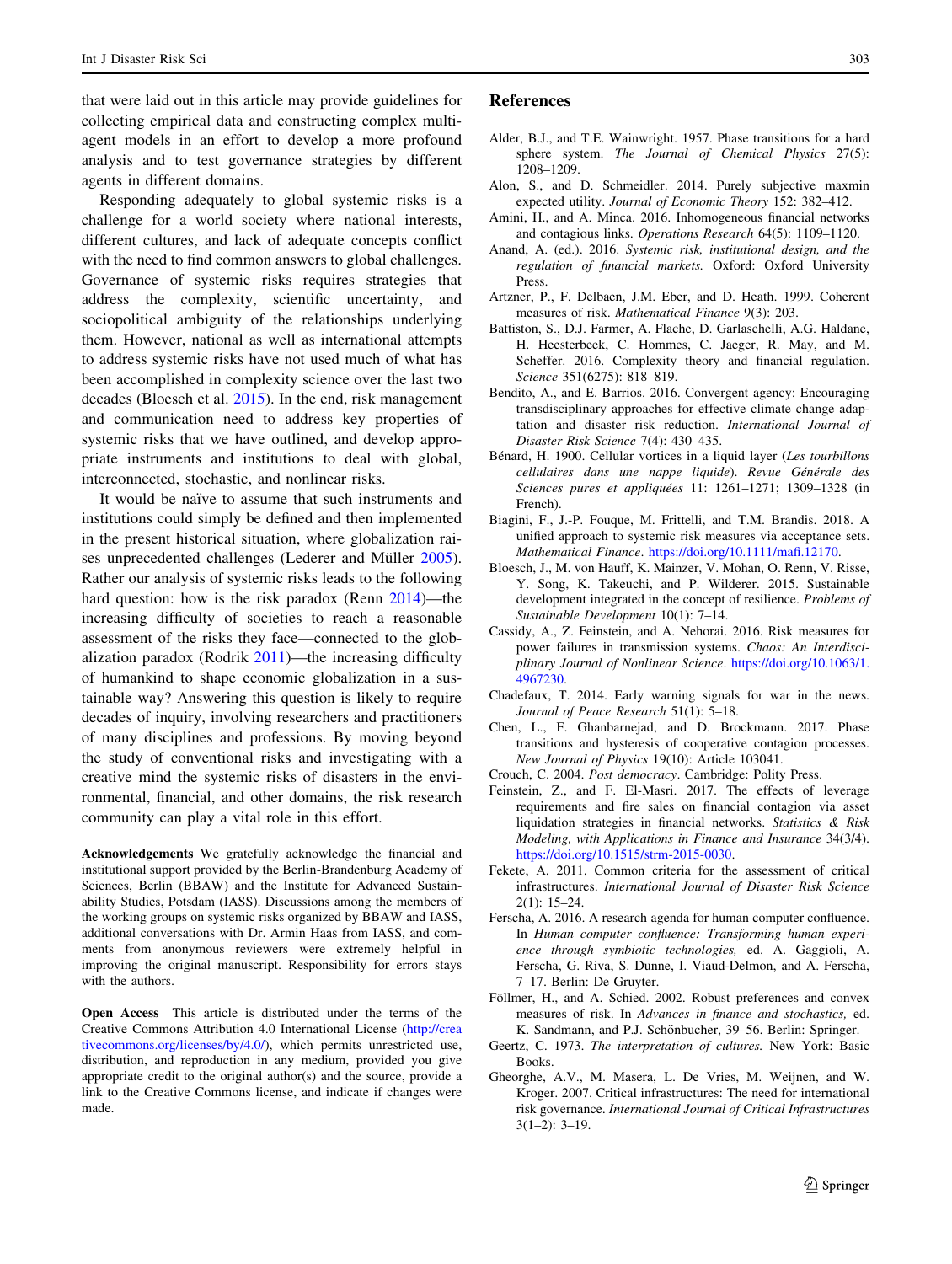- <span id="page-12-0"></span>Gilbert, N. 2007. Computational social science: Agent-based social simulation. [http://epubs.surrey.ac.uk/1610/1/fulltext.pdf.](http://epubs.surrey.ac.uk/1610/1/fulltext.pdf) Accessed 12 Sept 2018.
- Gilboa, I., A. Postlewaite, and D. Schmeidler. 2008. Probability and uncertainty in economic modeling. Journal of Economic Perspectives 22(3): 173–188.
- Gray, P., and K.S. Scott. 1990. Chemical oscillations and instabilities. Oxford: Clarendon Press.

Haken, H. 1977. Synergetics. Berlin: Springer.

- Haldane, A.G., and R.M. May. 2011. Systemic risk in banking ecosystems. Nature 469(7330): 351–355.
- Helbing, D. 2010. Systemic risks in society and economics. [https://](https://www.irgc.org/IMG/pdf/Systemic_Risks_Helbing2.pdf) [www.irgc.org/IMG/pdf/Systemic\\_Risks\\_Helbing2.pdf](https://www.irgc.org/IMG/pdf/Systemic_Risks_Helbing2.pdf). Accessed 12 Sept 2018.
- Helbing, D. 2012. New ways to promote sustainability and social well-being in a complex, strongly interdependent world: The FuturICT approach. In Why society is a complex matter, ed. P. Ball, 55–60. Berlin: Springer.
- Helbing, D. 2015. The automation of society is next: How to survive the digital revolution. North Charleston, SC: CreateSpace Independent Publishing.
- Helbing, D., D. Brockmann, T. Chadefaux, K. Donnay, U. Blanke, O. Woolley-Meza, M. Moussaid, A. Johansson, J. Krause, S. Schutte, and M. Perc. 2015. Saving human lives: What complexity science and information systems can contribute. Journal of Statistical Physics 158(3): 735–781.
- Hoheisel, C., and K. Lucas. 1984. Pair correlation functions in binary mixtures from pure fluid data. Molecular Physics 53(1): 51–67.
- Hoogendoorn, S.P., and W. Daamen. 2005. Pedestrian behavior at bottlenecks. Transportation Science 39(2): 147–159.
- Hurd, T.R., D. Cella, S. Melnik, and Q.H. Shao. 2016. Double cascade model of financial crises. International Journal of Theoretical and Applied Finance 19(5): Article 1650041.
- Jaeger, C. 2016. The coming breakthrough in risk research. Economics: The Open-Access, Open-Assessment E-journal 10(6). [https://doi.org/10.5018/economics-ejournal.ja.2016-](https://doi.org/10.5018/economics-ejournal.ja.2016-16) [16](https://doi.org/10.5018/economics-ejournal.ja.2016-16).
- Kasperson, J.X., R.E. Kasperson, N. Pidgeon, and P. Slovic. 2003. The social amplification of risk: Assessing fifteen years of research and theory. In The social amplification of risk, ed. N. Pidgeon, R.E. Kasperson, and P. Slovic, 13–46. Cambridge: Cambridge University Press.
- Kaufman, G., and K.E. Scott. 2003. What is systemic risk, and do bank regulators retard or contribute to it? The Independent Review 7(3): 371–391.
- Keyes, R. 2004. The post-truth era. New York: St. Martin's Press.
- Koonce, A.M., G.E. Apostolakis, and B.K. Cook. 2008. Bulk power risk analysis: Ranking infrastructure elements according to their risk significance. International Journal of Electrical Power & Energy Systems 30: 169–183.
- Kröger, W. 2008. Critical infrastructures at risk: A need for a new conceptual approach and extended analytical tools. Reliability Engineering & System Safety 93: 1781–1787.
- Lederer, M., and P.S. Müller (eds.). 2005. Criticizing global governance. London: Palgrave Macmillan.
- Lucas, K. 2007. Molecular models for fluids. New York: Cambridge University Press.
- Lucas, K. 2016. For we do not know what we are doing (Denn wir wissen nicht, was wir tun). VDI-Nachrichten, 27 May 2016, Issue 21 (in German).
- Luckas, M., and K. Lucas. 1989. Thermodynamic properties of fluid carbon dioxide from the SSR-MPA potential. Fluid Phase Equilibria 45: 7–22.
- Markose, S., S. Giansante, and A.R. Shaghaghi. 2012. 'Too interconnected to fail' financial network of US CDS market:

Topological fragility and systemic risk. Journal of Economic Behavior & Organization 83(3): 627–646.

- Milanovic, B. 2016. Global inequality: A new approach for the age of globalization. Cambridge, MA: Harvard University Press.
- Minsky, H. 2008. Stabilizing an unstable economy. New York: McGraw-Hill Professional.
- Moussaid, M., D. Helbing, and G. Theraulaz. 2011. How simple rules determine pedestrian behavior and crowd disasters. Proceedings of the National Academy of Sciences of the United States of America 108(17): 6884–6888.
- Mureddu, M., G.D. Caldarelli, A. Damiano, A. Scala, and H. Meyer-Ortmanns. 2016. Islanding the power grid on the transmission level: Less connections for more security. Scientific Reports 6: Article 34797.
- Münchau, W. 2017. Politicians and investors adapt to the age of radical uncertainty. Financial Times, 18 June 2017. [https://www.](https://www.ft.com/content/0f7b13d8-52ad-11e7-bfb8-997009366969) [ft.com/content/0f7b13d8-52ad-11e7-bfb8-997009366969](https://www.ft.com/content/0f7b13d8-52ad-11e7-bfb8-997009366969). Accessed 12 Sept 2018.
- Nursimulu, A. 2015. Governance of slow-developing catastrophic risks: Fostering complex adaptive system and resilience thinking. <http://dx.doi.org/10.2139/ssrn.2830581>. Accessed 12 Sept 2018.
- OECD (Organisation for Economic Co-operation and Development). 2003. Emerging risks in the 21st century. An agenda for action. Paris: OECD.
- Polidoro, B.A., K.E. Carpenter, L. Collins, N.C. Duke, A.M. Ellison, J.C. Ellison, E.J. Farnsworth, E.S. Fernando, et al. 2010. The loss of species: Mangrove extinction risk and geographic areas of global concern. PLOS One. [https://doi.org/10.1371/journal.pone.](https://doi.org/10.1371/journal.pone.0010095) [0010095.](https://doi.org/10.1371/journal.pone.0010095)
- Prigogine, I. 1980. From being to becoming. San Francisco: W.H. Freeman.
- Prigogine, I., and R. Lefever. 1968. Symmetry breaking instabilities in dissipative systems. The Journal of Chemical Physics 48(4): 1695–1700.
- Prigogine, I., and I. Stengers. 1984. Order out of chaos: The evolutionary paradigm and the physical sciences. Toronto: Bantam Books.
- Railsback, S.F., and V. Grimm. 2011. Agent-based and individualbased modeling: A practical introduction. Princeton, NJ: Princeton University Press.
- Reinhart, C.M., and K.S. Rogoff. 2009. This time is different: Eight centuries of financial folly. Princeton, NJ: Princeton University Press.
- Renn, O. 2011. The social amplification/attenuation of risk framework: Application to climate change. Wiley Interdisciplinary Reviews: Climate Change 1(1): 54–169.
- Renn, O. 2014. The risk paradox. Why we are afraid of the wrong things (Das Risikoparadox. Warum, wir uns vor dem Falschen fürchten). Fischer: Frankfurt/Main (in German).
- Renn, O. 2016. Systemic risks: The new kid on the block. Environment: Science and Policy for Sustainable Development 58(2): 26–36.
- Renn, O., K. Lucas, A. Haas, and C. Jaeger. 2017. Things are different today: The challenge of global systemic risks. Journal of Risk Research. [https://doi.org/10.1080/13669877.2017.1409252.](https://doi.org/10.1080/13669877.2017.1409252)
- Rodrik, D. 2011. The globalization paradox: Democracy and the future of the world economy. New York: W.W. Norton & Company.
- Rosa, E.A., O. Renn, and A.M. McCright. 2014. The risk society revisited: Social theory and governance. Philadelphia: Temple University Press.
- Schröter, R., A. Jovanovic, and O. Renn. 2014. Social unrest: A systemic risk perspective. Plant@Risk 2(2): 125–134.